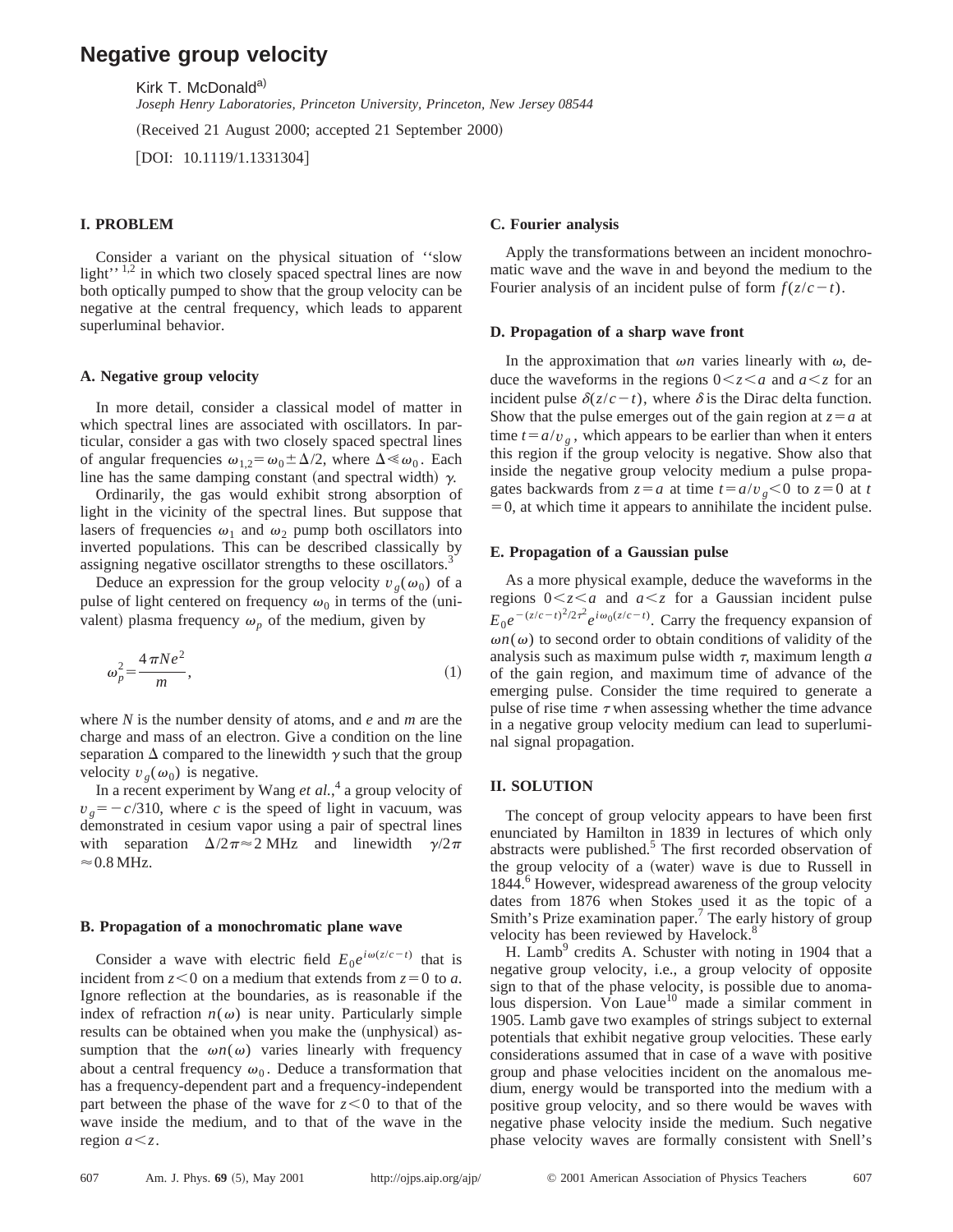$\int \text{d}u \, du$ <sup>11</sup> (since  $\theta_t = \sin^{-1}[(n_i/n_t)\sin \theta_i]$  can be in either the first or second quadrant), but they seemed physically implausible and the topic was largely dropped.

Present interest in negative group velocity is based on anomalous dispersion in a gain medium, where the sign of the phase velocity is the same for incident and transmitted waves, and energy flows inside the gain medium in the opposite direction to the incident energy flow in vacuum.

The propagation of electromagnetic waves at frequencies near those of spectral lines of a medium was first extensively discussed by Sommerfeld and Brillouin,<sup>12</sup> with emphasis on the distinction between signal velocity and group velocity when the latter exceeds *c*. The solution presented here is based on the work of Garrett and McCumber,<sup>13</sup> as extended by Chiao *et al.*<sup>14,15</sup> A discussion of negative group velocity in electronic circuits has been given by Mitchell and Chiao.

# **A. Negative group velocity**

In a medium of index of refraction  $n(\omega)$ , the dispersion relation can be written

$$
k = \frac{\omega n}{c},\tag{2}
$$

where  $k$  is the wave number. The group velocity is then given by

$$
v_g = \text{Re}\left[\frac{d\omega}{dk}\right] = \frac{1}{\text{Re}[dk/d\omega]}
$$

$$
= \frac{c}{\text{Re}[d(\omega n)/d\omega]} = \frac{c}{n+\omega \text{ Re}[dn/d\omega]}.
$$
(3)

We see from Eq.  $(3)$  that if the index of refraction decreases rapidly enough with frequency, the group velocity can be negative. It is well known that the index of refraction decreases rapidly with frequency near an absorption line, where "anomalous" wave propagation effects can occur.<sup>12</sup> However, the absorption makes it difficult to study these effects. The insight of Garrett and McCumber<sup>13</sup> and of Chiao *et al.*14,15,17–19 is that demonstrations of negative group velocity are possible in media with inverted populations, so that gain rather than absorption occurs at the frequencies of interest. This was dramatically realized in the experiment of Wang *et al.*<sup>4</sup> by use of a closely spaced pair of gain lines, as perhaps first suggested by Steinberg and Chiao.<sup>17</sup>

We use a classical oscillator model for the index of refraction. The index *n* is the square root of the dielectric constant  $\epsilon$ , which is in turn related to the atomic polarizability  $\alpha$  according to

$$
D = \epsilon E = E + 4\pi P = E(1 + 4\pi N\alpha)
$$
\n<sup>(4)</sup>

 $(i$ n Gaussian units), where *D* is the electric displacement, *E* is the electric field, and *P* is the polarization density. Then, the index of refraction of a dilute gas is

$$
n = \sqrt{\epsilon} \approx 1 + 2\pi N \alpha. \tag{5}
$$

The polarizability  $\alpha$  is obtained from the electric dipole moment  $p = e^x = \alpha E$  induced by electric field *E*. In the case of a single spectral line of frequency  $\omega_i$ , we say that an electron is bound to the (fixed) nucleus by a spring of constant  $K = m \omega_j^2$ , and that the motion is subject to the damping



Fig. 1. The real and imaginary parts of the index of refraction in a medium with two spectral lines that have been pumped to inverted populations. The lines are separated by angular frequency  $\Delta$  and have widths  $\gamma=0.4\Delta$ .

force  $-m\gamma_i\dot{x}$ , where the dot indicates differentiation with respect to time. The equation of motion in the presence of an electromagnetic wave of frequency  $\omega$  is

$$
\ddot{x} + \gamma_j \dot{x} + \omega_j^2 x = \frac{eE}{m} = \frac{eE_0}{m} e^{i\omega t}.
$$
 (6)

Hence,

$$
x = \frac{eE}{m} \frac{1}{\omega_j^2 - \omega^2 - i\gamma_j \omega} = \frac{eE}{m} \frac{\omega_j^2 - \omega^2 + i\gamma_j \omega}{(\omega_j^2 - \omega^2)^2 + \gamma_j^2 \omega^2},\qquad(7)
$$

and the polarizability is

$$
\alpha = \frac{e^2}{m} \frac{\omega_j^2 - \omega^2 + i\gamma_j \omega}{(\omega_j^2 - \omega^2)^2 + \gamma_j^2 \omega^2}.
$$
 (8)

In the present problem we have two spectral lines,  $\omega_{1,2}$  $= \omega_0 \pm \Delta/2$ , both of oscillator strength  $-1$  to indicate that the populations of both lines are inverted, with damping constants  $\gamma_1 = \gamma_2 = \gamma$ . In this case, the polarizability is given by

$$
\alpha = -\frac{e^2}{m} \frac{(\omega_0 - \Delta/2)^2 - \omega^2 + i\gamma\omega}{((\omega_0 - \Delta/2)^2 - \omega^2)^2 + \gamma^2\omega^2} \n- \frac{e^2}{m} \frac{(\omega_0 + \Delta/2)^2 - \omega^2 + i\gamma\omega}{((\omega_0 + \Delta/2)^2 - \omega^2)^2 + \gamma^2\omega^2} \n\approx -\frac{e^2}{m} \frac{\omega_0^2 - \Delta\omega_0 - \omega^2 + i\gamma\omega}{(\omega_0^2 - \Delta\omega_0 - \omega^2)^2 + \gamma^2\omega^2} \n- \frac{e^2}{m} \frac{\omega_0^2 + 2\Delta\omega_0 - \omega^2 + i\gamma\omega}{(\omega_0^2 + \Delta\omega_0 - \omega^2)^2 + \gamma^2\omega^2},
$$
\n(9)

where the approximation is obtained by the neglect of terms in  $\Delta^2$  compared to those in  $\Delta \omega_0$ .

For a probe beam at frequency  $\omega$ , the index of refraction  $(5)$  has the form

$$
n(\omega) \approx 1 - \frac{\omega_p^2}{2} \left[ \frac{\omega_0^2 - \Delta \omega_0 - \omega^2 + i \gamma \omega}{(\omega_0^2 - \Delta \omega_0 - \omega^2)^2 + \gamma^2 \omega^2} + \frac{\omega_0^2 + \Delta \omega_0 - \omega^2 + i \gamma \omega}{(\omega_0^2 + \Delta \omega_0 - \omega^2)^2 + \gamma^2 \omega^2} \right],
$$
 (10)

where  $\omega_p$  is the plasma frequency given by Eq. (1). This is illustrated in Fig. 1.

The index at the central frequency  $\omega_0$  is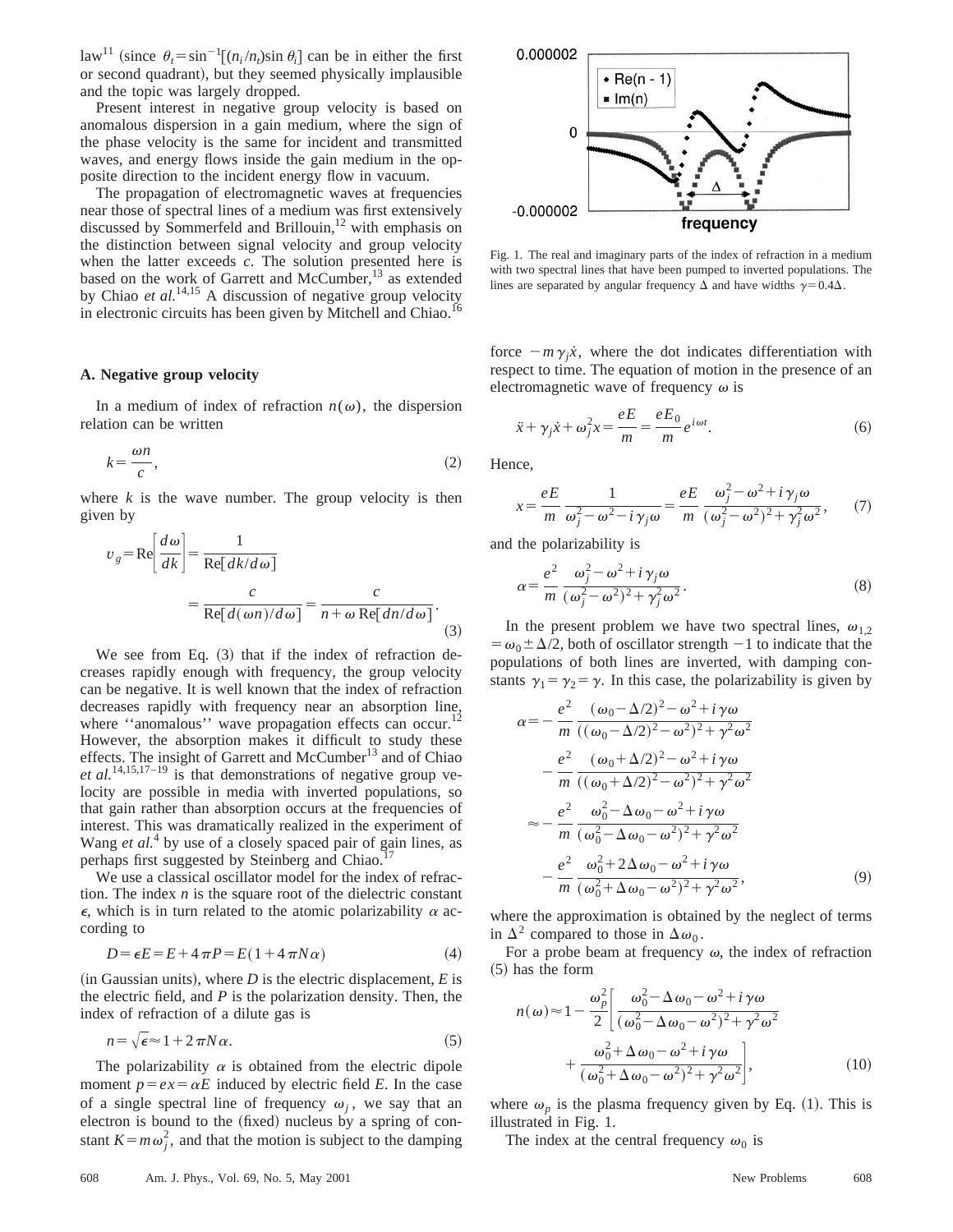

Fig. 2. The allowed region (14) in  $(\Delta^2, \gamma^2)$  space such that the group velocity is negative.

$$
n(\omega_0) \approx 1 - i \frac{\omega_p^2 \gamma}{(\Delta^2 + \gamma^2)\omega_0} \approx 1 - i \frac{\omega_p^2}{\Delta^2} \frac{\gamma}{\omega_0},
$$
 (11)

where the second approximation holds when  $\gamma \ll \Delta$ . The electric field of a continuous probe wave then propagates according to

$$
E(z,t) = e^{i(kz - \omega_0 t)} = e^{i\omega(n(\omega_0)z/c - t)}
$$

$$
\approx e^{z/\left[\Delta^2 c/\gamma \omega(2/p)\right]} e^{i\omega_0(z/c - t)}.
$$
(12)

From this we see that at frequency  $\omega_0$  the phase velocity is *c*, and the medium has an amplitude gain length  $\Delta^2 c / \gamma \omega_p^2$ .

To obtain the group velocity (3) at frequency  $\omega_0$ , we need the derivative

$$
\left. \frac{d(\omega n)}{d\omega} \right|_{\omega_0} \approx 1 - \frac{2\omega_p^2 (\Delta^2 - \gamma^2)}{(\Delta^2 + \gamma^2)^2},\tag{13}
$$

where we have neglected terms in  $\Delta$  and  $\gamma$  compared to  $\omega_0$ . From Eq.  $(3)$ , we see that the group velocity can be negative if

$$
\frac{\Delta^2}{\omega_p^2} - \frac{\gamma^2}{\omega_p^2} \ge \frac{1}{2} \left( \frac{\Delta^2}{\omega_p^2} + \frac{\gamma^2}{\omega_p^2} \right)^2.
$$
 (14)

The boundary of the allowed region (14) in  $(\Delta^2, \gamma^2)$  space is a parabola whose axis is along the line  $\gamma^2 = -\Delta^2$ , as shown in Fig. 2. For the physical region  $\gamma^2 \ge 0$ , the boundary is given by

$$
\frac{\gamma^2}{\omega_p^2} = \sqrt{1 + 4\frac{\Delta^2}{\omega_p^2} - 1 - \frac{\Delta^2}{\omega_p^2}}.
$$
\n(15)

Thus, to have a negative group velocity, we must have

$$
\Delta \leq \sqrt{2}\,\omega_p\,,\tag{16}
$$

which limit is achieved when  $\gamma=0$ ; the maximum value of  $\gamma$ is  $0.5\omega_p$  when  $\Delta = 0.866\omega_p$ .

Near the boundary of the negative group velocity region,  $|v_{g}|$  exceeds *c*, which alerts us to concerns of superluminal behavior. However, as will be seen in the following sections, the effect of a negative group velocity is more dramatic when  $|v_{g}|$  is small rather than large.

The region of recent experimental interest is  $\gamma \ll \Delta \ll \omega_p$ , for which Eqs.  $(3)$  and  $(13)$  predict that

$$
v_g \approx -\frac{c}{2} \frac{\Delta^2}{\omega_p^2}.
$$
\n(17)

A value of  $v_g \approx -c/310$  as in the experiment of Wang corresponds to  $\Delta/\omega_p \approx 1/12$ . In this case, the gain length  $\Delta^2 c / \gamma \omega_p^2$  was approximately 40 cm.

For later use we record the second derivative,

$$
\left. \frac{d^2(\omega n)}{d\omega^2} \right|_{\omega_0} \approx 8i \, \frac{\omega_p^2 \gamma (3\Delta^2 - \gamma^2)}{(\Delta^2 + \gamma^2)^3} \approx 24i \, \frac{\omega_p^2}{\Delta^2} \frac{\gamma}{\Delta^2},\tag{18}
$$

where the second approximation holds if  $\gamma \ll \Delta$ .

### **B. Propagation of a monochromatic plane wave**

To illustrate the optical properties of a medium with negative group velocity, we consider the propagation of an electromagnetic wave through it. The medium extends from *z*  $=0$  to *a*, and is surrounded by vacuum. Because the index of refraction  $(10)$  is near unity in the frequency range of interest, we ignore reflections at the boundaries of the medium.

A monochromatic plane wave of frequency  $\omega$  and incident from  $z < 0$  propagates with phase velocity  $c$  in vacuum. Its electric field can be written

$$
E_{\omega}(z,t) = E_0 e^{i\omega z/c} e^{-i\omega t} \quad (z < 0). \tag{19}
$$

Inside the medium this wave propagates with phase velocity  $c/n(\omega)$  according to

$$
E_{\omega}(z,t) = E_0 e^{i\omega n z/c} e^{-i\omega t} \quad (0 < z < a), \tag{20}
$$

where the amplitude is unchanged since we neglect the small reflection at the boundary  $z=0$ . When the wave emerges into vacuum at  $z = a$ , the phase velocity is again *c*, but it has accumulated a phase lag of  $(\omega/c)(n-1)a$ , and so appears as

$$
E_{\omega}(z,t) = E_0 e^{i\omega a(n-1)/c} e^{i\omega z/c} e^{-i\omega t}
$$
  
= 
$$
E_0 e^{i\omega a n/c} e^{-i\omega (t-(z-a)/c)} \quad (a < z).
$$
 (21)

It is noteworthy that a monochromatic wave for  $z > a$  has the same form as that inside the medium if we make the frequency-independent substitutions

$$
z \to a, \quad t \to t - \frac{z - a}{c}.\tag{22}
$$

Since an arbitrary waveform can be expressed in terms of monochromatic plane waves via Fourier analysis, we can use these substitutions to convert any wave in the region  $0 \leq z$  $\leq a$  to its continuation in the region  $a \leq z$ .

A general relation can be deduced in the case where the second and higher derivatives of  $\omega n(\omega)$  are very small. We can then write

$$
\omega n(\omega) \approx \omega_0 n(\omega_0) + \frac{c}{v_g}(\omega - \omega_0),\tag{23}
$$

where  $v_g$  is the group velocity for a pulse with central frequency  $\omega_0$ . Using this in Eq. (20), we have

$$
E_{\omega}(z,t) \approx E_0 e^{i\omega_0 z (n(\omega_0)/c - 1/v_g)} e^{i\omega z/v_g} e^{-i\omega t} \quad (0 < z < a). \tag{24}
$$

In this approximation, the Fourier component  $E_{\omega}(z)$  at frequency  $\omega$  of a wave inside the gain medium is related to that of the incident wave by replacing the frequency dependence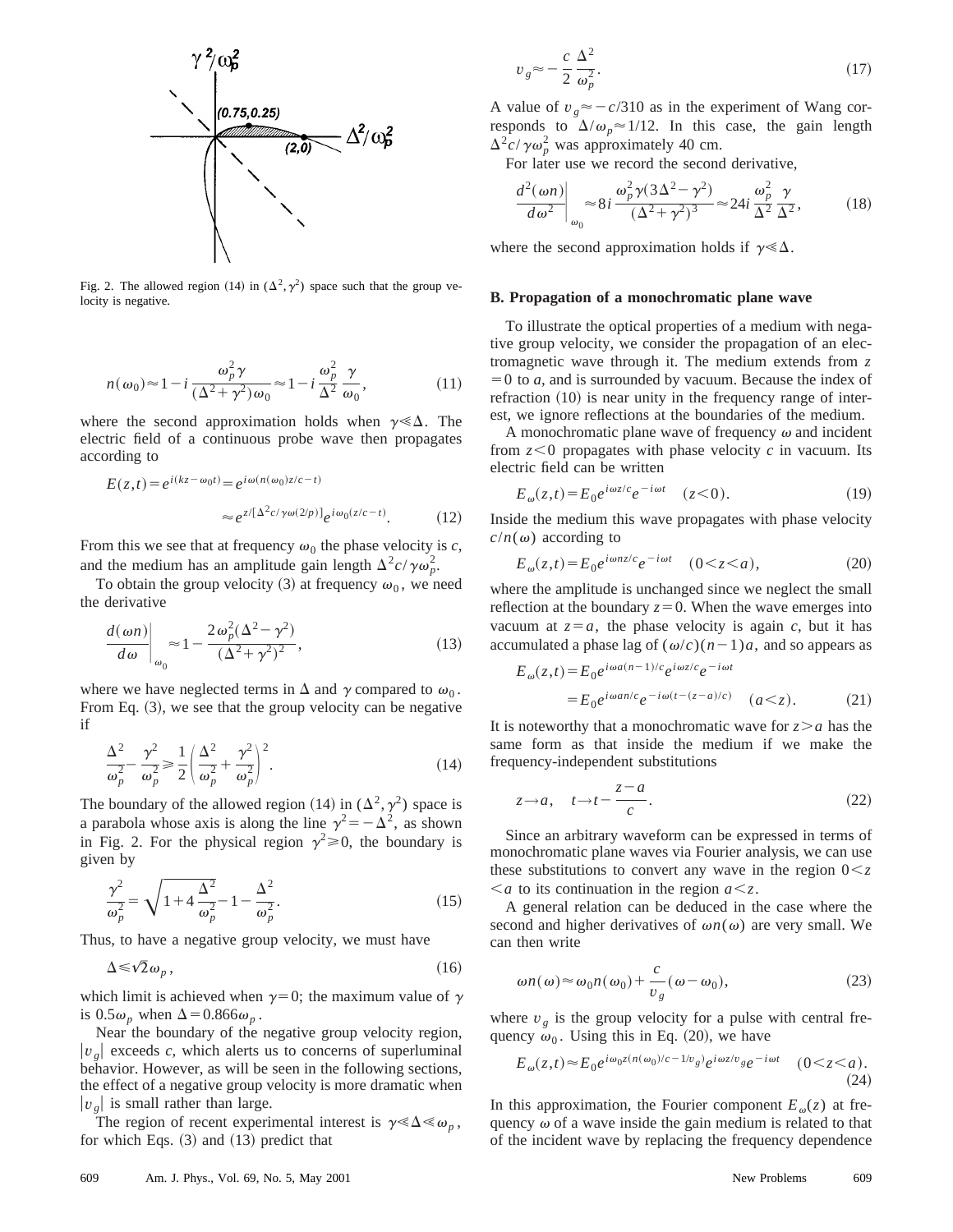

Fig. 3. A snapshot of three Fourier components of a pulse in the vicinity of a negative group velocity medium. The component at the central wavelength  $\lambda_0$ is unaltered by the medium, but the wavelength of a longer wavelength component is shortened, and that of a shorter wavelength component is lengthened. Then, even when the incident pulse has not yet reached the medium, there can be a point inside the medium at which all components have the same phase, and a peak appears. Simultaneously, there can be a point in the vacuum region beyond the medium at which the Fourier components are again all in phase, and a third peak appears. The peaks in the vacuum regions move with group velocity  $v_g = c$ , but the peak inside the medium moves with a negative group velocity, shown as  $v_g = -c/2$ . The phase velocity  $v_p$  is *c* in vacuum, and close to *c* in the medium.

 $e^{i\omega z/c}$  by  $e^{i\omega z/v}$ *g*, i.e., by replacing *z*/*c* by *z*/*v<sub>g</sub>*, and multiplying by the frequency-independent phase factor  $e^{i\omega_0 z(n(\omega_0)/c-1/v_g)}$ . Then, using transformation (22), the wave that emerges into vacuum beyond the medium is

$$
E_{\omega}(z,t) \approx E_0 e^{i\omega_0 a(n(\omega_0)/c - 1/v_g)}
$$
  
 
$$
\times e^{i\omega(z/c - a(1/c - 1/v_g))} e^{-i\omega t} \quad (a < z).
$$
 (25)

The wave beyond the medium is related to the incident wave by multiplying by a frequency-independent phase, and by replacing  $z/c$  by  $z/c-a(1/c-1/v_e)$  in the frequencydependent part of the phase.

The effect of the medium on the wave as described by Eqs.  $(24)$  and  $(25)$  has been called "rephasing."<sup>4</sup>

# **C. Fourier analysis and ''rephasing''**

The transformations between the monochromatic incident wave  $(19)$  and its continuation in and beyond the medium,  $(24)$  and  $(25)$ , imply that an incident wave

$$
E(z,t) = f(z/c - t) = \int_{-\infty}^{\infty} E_{\omega}(z) e^{-i\omega t} d\omega \quad (z < 0), \tag{26}
$$

whose Fourier components are given by

$$
E_{\omega}(z) = \frac{1}{2\pi} \int_{-\infty}^{\infty} E(z,t) e^{i\omega t} dt,
$$
 (27)

propagates as

$$
E(z,t) \approx \begin{cases} f(z/c-t) & (z<0) \\ e^{i\omega_0 z(n(\omega_0)/c-1/v_g)} f(z/v_g-t) & (0
$$

An interpretation of Eq.  $(28)$  in terms of "rephasing" is as follows. Fourier analysis tells us that the maximum amplitude of a pulse made of waves of many frequencies, each of the form  $E_{\omega}(z,t) = E_0(\omega)e^{i\phi(\omega)} = E_0(\omega)e^{i(k(\omega)z - \omega t + \phi_0(\omega))}$ with  $E_0 \ge 0$ , is determined by adding the amplitudes  $E_0(\omega)$ . This maximum is achieved only if there exist points  $(z,t)$ such that all phases  $\phi(\omega)$  have the same value.

For example, we consider a pulse in the region  $z < 0$ whose maximum occurs when the phases of all component frequencies vanish, as shown at the left of Fig. 3. Referring to Eq. (19), we see that the peak occurs when  $z = ct$ . As usual, we say that the group velocity of this wave is *c* in vacuum.

Inside the medium, Eq.  $(24)$  describes the phases of the components, which all have a common frequencyindependent phase  $\omega_0 z(n(\omega_0)/c - 1/v_g)$  at a given *z*, as well as a frequency-dependent part  $\omega(z/v_g-t)$ . The peak of the pulse occurs when all the frequency-dependent phases vanish; the overall frequency-independent phase does not affect the pulse size. Thus, the peak of the pulse propagates within the medium according to  $z = v_g t$ . The velocity of the peak is  $v<sub>g</sub>$ , the group velocity of the medium, which can be negative.

The "rephasing"  $(24)$  within the medium changes the wavelengths of the component waves. Typically the wavelength increases, and by greater amounts at longer wavelengths. A longer time is required before the phases of the waves all become the same at some point *z* inside the medium, so in a normal medium the velocity of the peak appears to be slowed down. But in a negative group velocity medium, wavelengths short compared to  $\lambda_0$  are lengthened, long waves are shortened, and the velocity of the peak appears to be reversed.

By a similar argument, Eq.  $(25)$  tells us that in the vacuum region beyond the medium the peak of the pulse propagates according to  $z = ct + a(1/c - 1/v_g)$ . The group velocity is again *c*, but the ''rephasing'' within the medium results in a shift of the position of the peak by the amount  $a(1/c)$  $-1/v<sub>g</sub>$ ). In a normal medium where  $0 < v<sub>g</sub> \leq c$  the shift is negative; the pulse appears to have been delayed during its passage through the medium. But after a negative group velocity medium, the pulse appears to have advanced!

This advance is possible because, in the Fourier view, each component wave extends over all space, even if the pulse appears to be restricted. The unusual ''rephasing'' in a negative group velocity medium shifts the phases of the frequency components of the wave train in the region ahead of the nominal peak such that the phases all coincide, and a peak is observed, at times earlier than expected at points beyond the medium.

As shown in Fig. 3 and further illustrated in the examples in the following, the ''rephasing'' can result in the simultaneous appearance of peaks in all three regions.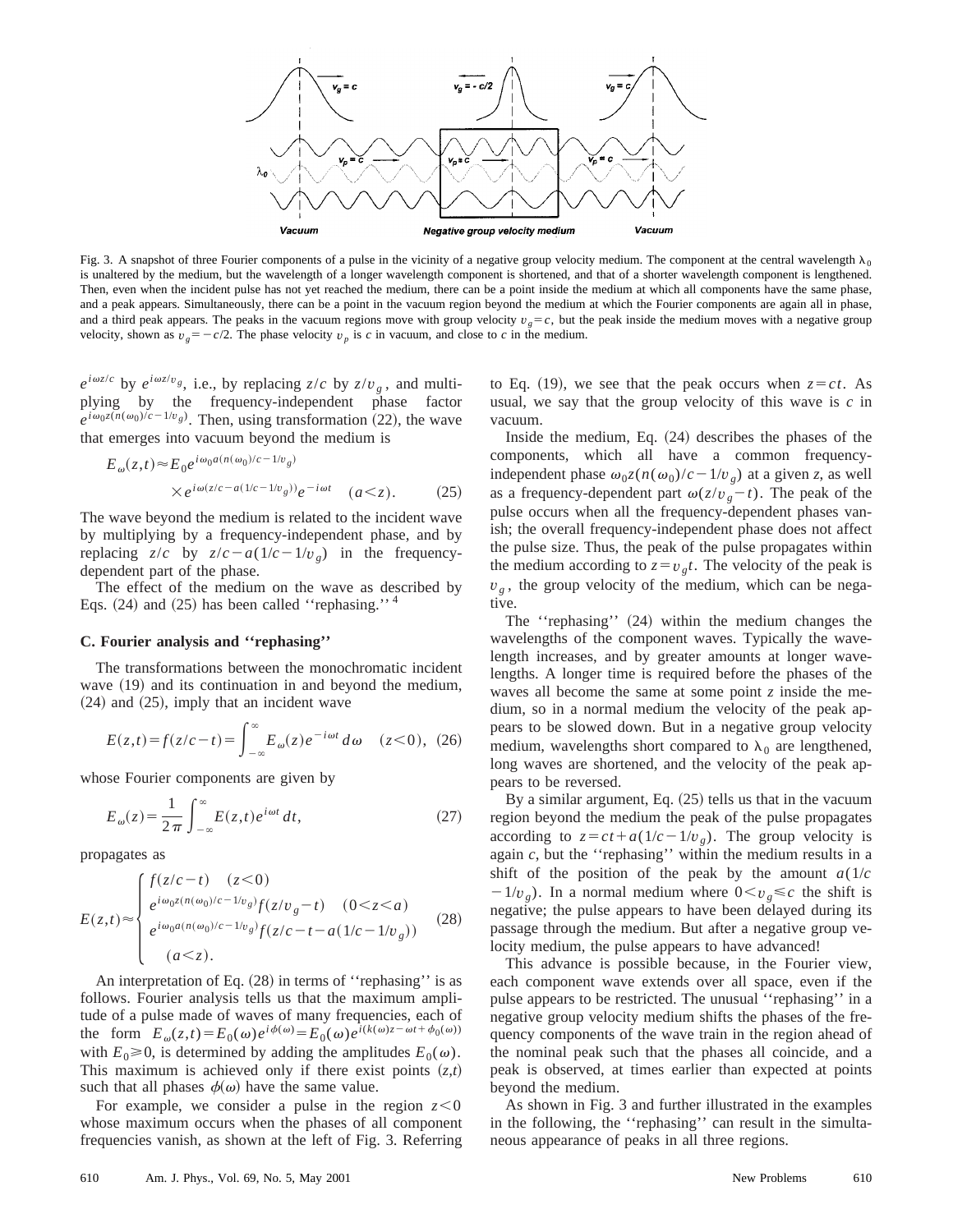#### **D. Propagation of a sharp wave front**

To assess the effect of a medium with negative group velocity on the propagation of a signal, we first consider a waveform with a sharp front, as recommended by Sommerfeld and Brillouin.<sup>12</sup>

As an extreme but convenient example, we take the incident pulse to be a Dirac delta function,  $E(z,t) = E_0 \delta(z/c)$  $-t$ ). Inserting this in Eq.  $(28)$ , which is based on the linear approximation  $(23)$ , we find

$$
E(z,t) \approx \begin{cases} E_0 \delta(z/c-t) & (z<0) \\ E_0 e^{i\omega_0 z(n(\omega_0)/c-1/v_g)} \delta(z/v_g-t) & (0
$$

According to Eq.  $(29)$ , the delta-function pulse emerges from the medium at  $z = a$  at time  $t = a/v<sub>g</sub>$ . If the group velocity is negative, the pulse emerges from the medium before it enters at  $t=0$ !

A sample history of (Gaussian) pulse propagation is illustrated in Fig. 4. Inside the negative group velocity medium, an (anti)pulse propagates backwards in space from  $z = a$  at time  $t = a/v_g < 0$  to  $z = 0$  at time  $t = 0$ , at which point it appears to annihilate the incident pulse.

This behavior is analogous to barrier penetration by a relativistic electron<sup>20</sup> in which an electron can emerge from the far side of the barrier earlier than it hits the near side, if the electron emission at the far side is accompanied by positron emission, and the positron propagates within the barrier so as to annihilate the incident electron at the near side. In the Wheeler–Feynman view, this process involves only a single electron which propagates backwards in time when inside the barrier. In this spirit, we might say that pulses propagate backwards in time (but forward in space) inside a negative group velocity medium.

The Fourier components of the delta function are independent of frequency, so the advanced appearance of the sharp wave front as described by Eq.  $(29)$  can occur only for a gain medium such that the index of refraction varies linearly at all frequencies. If such a medium existed with negative slope  $dn/d\omega$ , then Eq. (29) would constitute superluminal signal propagation.

However, from Fig. 1 we see that a linear approximation to the index of refraction is reasonable in the negative group velocity medium only for  $|\omega-\omega_0|\leq \Delta/2$ . The sharpest wave front that can be supported within this bandwidth has characteristic rise time  $\tau \approx 1/\Delta$ .

For the experiment of Wang *et al.* where  $\Delta/2\pi \approx 10^6$  Hz, an analysis based on Eq.  $(23)$  would be valid only for pulses with  $\tau \geq 0.1 \mu s$ . Wang *et al.* used a pulse with  $\tau \approx 1 \mu s$ , close to the minimum value for which Eq.  $(23)$  is a reasonable approximation.

Since a negative group velocity can only be experienced over a limited bandwidth, very sharp wave fronts must be excluded from the discussion of signal propagation. However, it is well known<sup>12</sup> that great care must be taken when discussing the signal velocity if the waveform is not sharp.



Fig. 4. Ten ''snapshots'' of a Gaussian pulse as it traverses a negative group velocity region ( $0 \le z \le 50$ ), according to Eq. (31). The group velocity in the gain medium is  $v_g = -c/2$ , and *c* has been set to 1.

#### **E. Propagation of a Gaussian pulse**

We now consider a Gaussian pulse of temporal length  $\tau$ centered on frequency  $\omega_0$  (the carrier frequency), for which the incident waveform is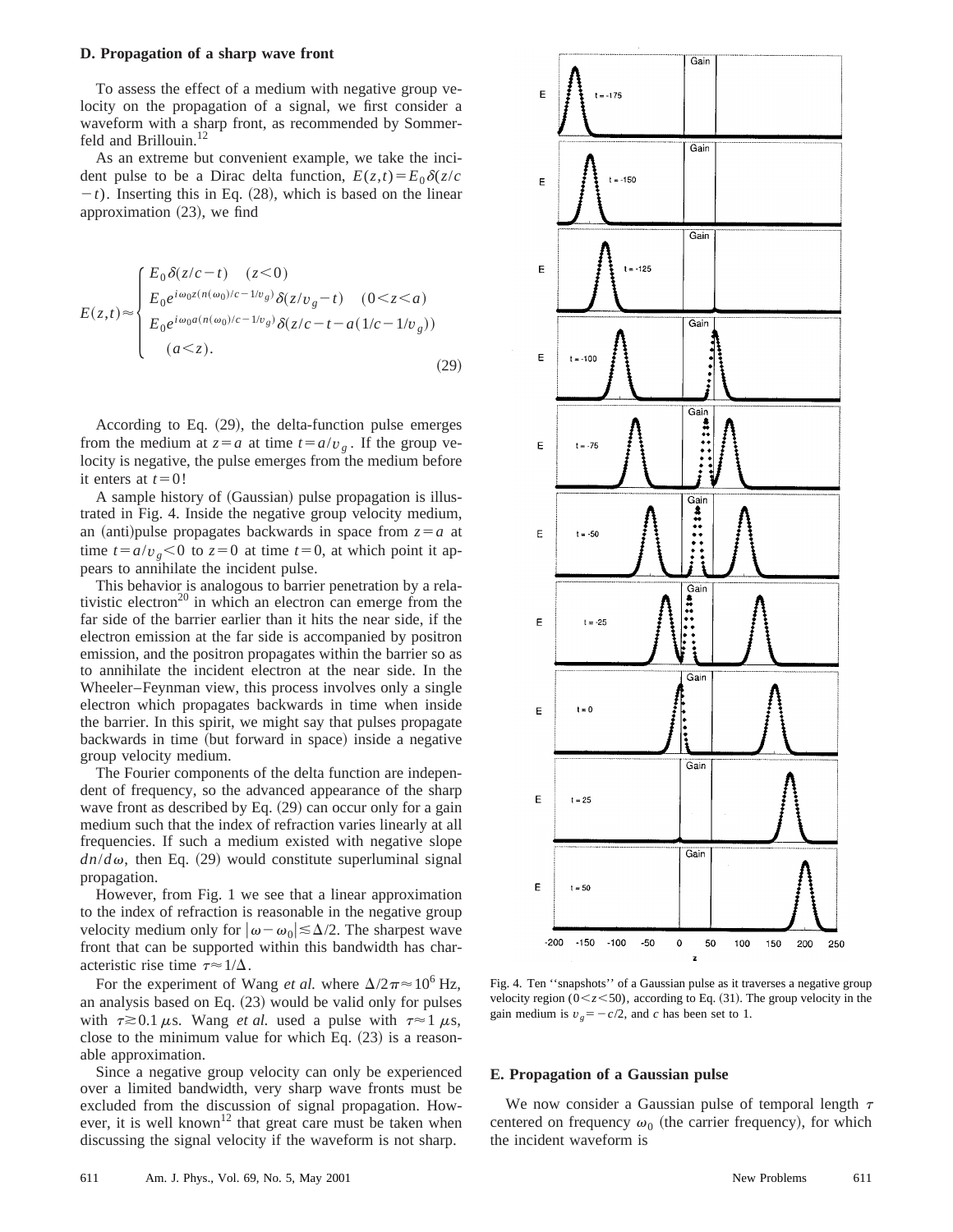$$
E(z,t) = E_0 e^{-(z/c-t)^2/2\tau^2} e^{i\omega_0 z/c} e^{-i\omega_0 t} \quad (z < 0). \tag{30}
$$

Inserting this in Eq.  $(28)$  we find

$$
E(z,t) = \begin{cases} E_0 e^{-(z/c-t)^2/2\tau^2} e^{i\omega_0(z/c-t)} & (z < 0) \\ E_0 e^{-(z/v_g-t)^2/2\tau^2} e^{i\omega_0(n(\omega_0)z/c-t)} & (0 < z < a) \\ E_0 e^{i\omega_0 a(n(\omega_0) - 1)/c} e^{-(z/c - a(1/c - 1/v_g) - t)^2/2\tau^2} \\ & \times e^{i\omega_0(z/c - t)} & (a < z). \end{cases} \tag{31}
$$

The factor  $e^{i\omega_0 a(n(\omega_0)-1)/c}$  in Eq. (31) for  $a \leq z$  becomes  $e^{\omega_p^2 \gamma a/\Delta^2 c}$  using Eq. (11), and represents a small gain due to traversing the negative group velocity medium. In the experiment of Wang *et al.*, this factor was only 1.16.

We have already noted in the previous section that the linear approximation to  $\omega n(\omega)$  is only good over a frequency interval about  $\omega_0$  of order  $\Delta$ , and so Eq. (31) for the pulse after the gain medium applies only for pulse widths

$$
\tau \gtrsim \frac{1}{\Delta}.\tag{32}
$$

Further constraints on the validity of Eq.  $(31)$  can be obtained using the expansion of  $\omega n(\omega)$  to second order. For this, we repeat the derivation of Eq.  $(31)$  in slightly more detail. The incident Gaussian pulse  $(30)$  has the Fourier decomposition  $(27)$ ,

$$
E_{\omega}(z) = \frac{\tau}{\sqrt{2\pi}} E_0 e^{-\tau^2 (\omega - \omega_0)^2/2} e^{i\omega z/c} \quad (z < 0). \tag{33}
$$

We again extrapolate the Fourier component at frequency  $\omega$ into the region  $z>0$  using Eq.  $(20)$ , which yields

$$
E_{\omega}(z) = \frac{\tau}{\sqrt{2\pi}} E_0 e^{-\tau^2 (\omega - \omega_0)^2/2} e^{i\omega n z/c} \quad (0 < z < a). \tag{34}
$$

We now approximate the factor  $\omega n(\omega)$  by its Taylor expansion through second order:

$$
\omega n(\omega) \approx \omega_0 n(\omega_0) + \frac{c}{v_g} (\omega - \omega_0)
$$
  
+ 
$$
\frac{1}{2} \frac{d^2(\omega n)}{d\omega^2} \bigg|_{\omega_0} (\omega - \omega_0)^2.
$$
 (35)

With this, we find from Eqs.  $(26)$  and  $(34)$  that

$$
E(z,t) = \frac{E_0}{A} e^{-(z/v_g - t)^2 / 2A^2 \tau^2} e^{i\omega_0 n(\omega_0) z/c} e^{-i\omega_0 t}
$$
  
(0 < z < a). (36)

where

$$
A^{2}(z) = 1 - i \left. \frac{z}{c \tau^{2}} \frac{d^{2}(\omega n)}{d \omega^{2}} \right|_{\omega_{0}}.
$$
 (37)

The waveform for  $z > a$  is obtained from that for  $0 < z < a$  by the substitutions  $(22)$  with the result

$$
E(z,t) = \frac{E_0}{A} e^{i\omega_0 a (n(\omega_0) - 1)/c} e^{-(z/c - a(1/c - 1/v_g) - t)^2 / 2A^2 \tau^2}
$$
  
×  $e^{i\omega_0 z/c} e^{-i\omega_0 t}$   $(a < z)$ , (38)

where *A* is evaluated at  $z = a$  here. As expected, the forms  $(36)$  and  $(38)$  revert to those of Eq.  $(31)$  when  $d^2(\omega n(\omega_0))/d\omega^2=0.$ 

So long as the factor  $A(a)$  is not greatly different from unity, the pulse emerges from the medium essentially undistorted, which requires

$$
\frac{a}{c\,\tau} \ll \frac{1}{24} \frac{\Delta^2}{\omega_p^2} \frac{\Delta}{\gamma} \Delta \,\tau,\tag{39}
$$

using Eqs.  $(18)$  and  $(37)$ . In the experiment of Wang *et al.*, this condition is that  $a/c \tau \ll 1/120$ , which was well satisfied with  $a=6$  cm and  $c\tau=300$  m.

As in the case of the delta function, the centroid of a Gaussian pulse emerges from a negative group velocity medium at time

$$
t = \frac{a}{v_g} < 0,\tag{40}
$$

which is earlier than the time  $t=0$  when the centroid enters the medium. In the experiment of Wang *et al.*, the time advance of the pulse was  $a/|v_g| \approx 300a/c \approx 6 \times 10^{-8}$  s  $\approx 0.06\tau$ .

If one attempts to observe the negative group velocity pulse inside the medium, the incident wave would be perturbed and the backwards-moving pulse would not be detected. Rather, one must deduce the effect of the negative group velocity medium by observation of the pulse that emerges into the region  $z > a$  beyond that medium, where the significance of the time advance  $(40)$  is the main issue.

The time advance caused by a negative group velocity medium is larger when  $|v_g|$  is smaller. It is possible that  $|v_{g}| > c$ , but this gives a smaller time advance than when the negative group velocity is such that  $|v_g| < c$ . Hence, there is no special concern as to the meaning of negative group velocity when  $|v_{\varrho}| > c$ .

The maximum possible time advance  $t_{\text{max}}$  by this technique can be estimated from Eqs.  $(17)$ ,  $(39)$ , and  $(40)$  as

$$
\frac{t_{\text{max}}}{\tau} \approx \frac{1}{12} \frac{\Delta}{\gamma} \Delta \tau \approx 1. \tag{41}
$$

The pulse can advance by at most a few rise times due to passage through the negative group velocity medium.

While this aspect of the pulse propagation appears to be superluminal, it does not imply superluminal signal propagation.

In accounting for signal propagation time, the time needed to generate the signal must be included as well. A pulse with a finite frequency bandwidth  $\Delta$  takes at least time  $\tau \approx 1/\Delta$  to be generated, and so is delayed by a time of order of its rise time  $\tau$  compared to the case of an idealized sharp wave front. Thus, the advance of a pulse front in a negative group velocity medium by  $\leq \tau$  can at most compensate for the original delay in generating that pulse. The signal velocity, as defined by the path length between the source and detector divided by the overall time from onset of signal generation to signal detection, remains bounded by *c*.

As has been emphasized by Garrett and McCumber<sup>13</sup> and by Chiao,<sup>18,19</sup> the time advance of a pulse emerging from a gain medium is possible because the forward tail of a smooth pulse gives advance warning of the later arrival of the peak. The leading edge of the pulse can be amplified by the gain medium, which gives the appearance of superluminal pulse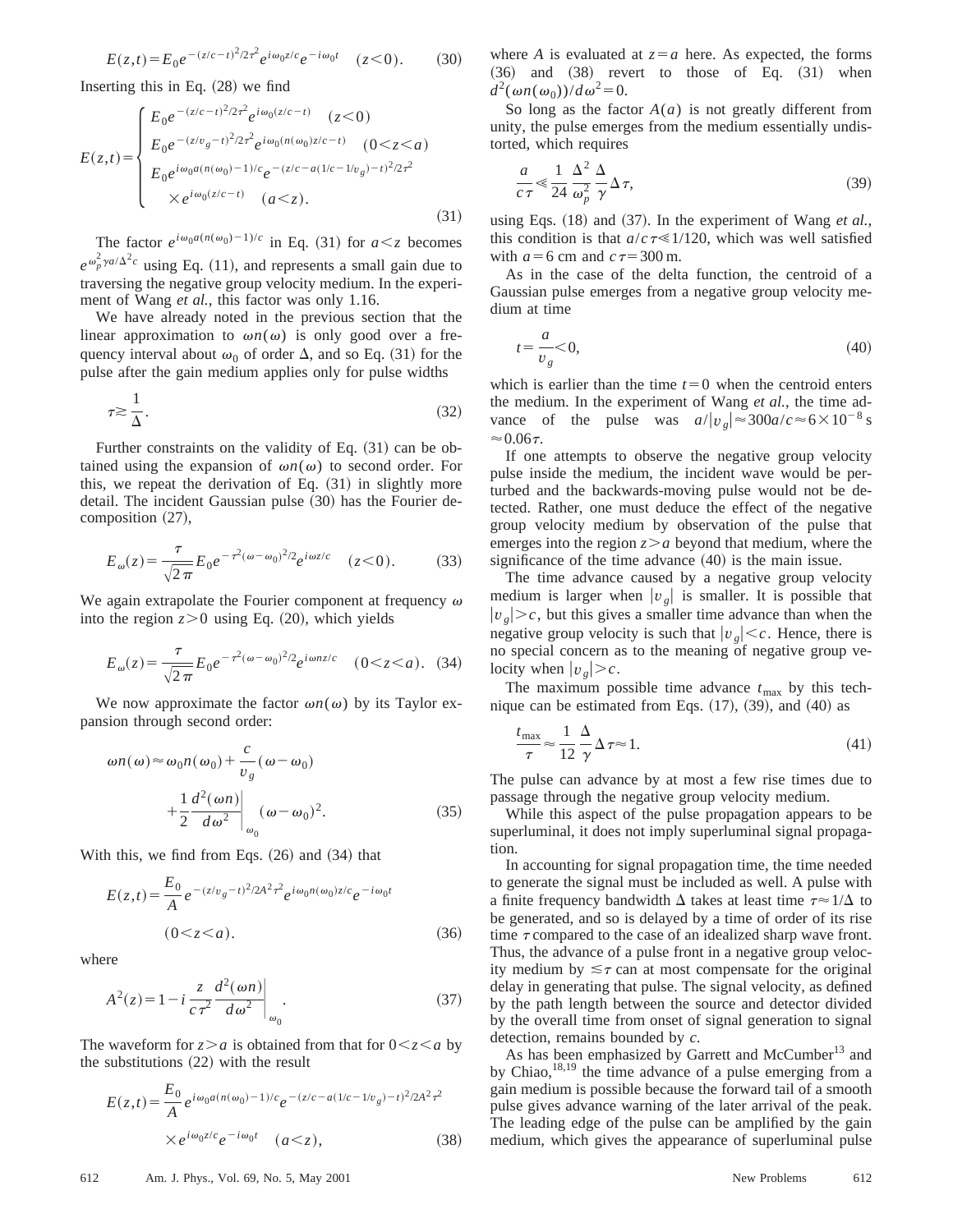

Fig. 5. The same as Fig. 4, but with the electric field plotted on a logarithmic scale from 1 to  $10^{-65}$ .

velocities. However, the medium is merely using information stored in the early part of the pulse during its (lengthy) time of generation to bring the apparent velocity of the pulse closer to *c*.

The effect of the negative group velocity medium can be dramatized in a calculation based on Eq.  $(31)$  in which the pulse width is narrower than the gain region  $\lceil$  in violation of condition  $(39)$ ], as shown in Fig. 4. Here, the gain region is  $0 \leq z \leq 50$ , the group velocity is taken to be  $-c/2$ , and *c* is defined to be unity. The behavior illustrated in Fig. 4 is perhaps less surprising when the pulse amplitude is plotted on a logarithmic scale, as in Fig. 5. Although the overall gain of the system is near unity, the leading edge of the pulse is amplified by about 70 orders of magnitude in this example [the implausibility of which underscores that condition  $(39)$ ] cannot be evaded, while the trailing edge of the pulse is attenuated by the same amount. The gain medium has temporarily loaned some of its energy to the pulse permitting the leading edge of the pulse to appear to advance faster than the speed of light.

Our discussion of the pulse has been based on a classical analysis of interference, but, as remarked by  $Dirac$ ,  $21$  classical optical interference describes the behavior of the wave functions of individual photons, not of interference between photons. Therefore, we expect that the behavior discussed above will soon be demonstrated for a ''pulse'' consisting of a single photon with a Gaussian wave packet.

### **ACKNOWLEDGMENTS**

The author thanks Lijun Wang for discussions of his experiment, and Alex Granik for references to the early history of negative group velocity and for the analysis contained in Eqs.  $(14)–(16)$ .

a)Electronic mail: mcdonald@puphed.princeton.edu

- <sup>1</sup>L. V. Hau et al., "Light speed reduction to 17 metres per second in an ultracold atomic gas," Nature (London) 397, 594–598 (1999).
- <sup>2</sup>K. T. McDonald, "Slow light," Am. J. Phys. 68, 293-294 (2000). A figure to be compared with Fig. 1 of the present paper has been added in the version at http://arxiv.org/abs/physics/0007097
- <sup>3</sup>This is in contrast to the " $\Lambda$ " configuration of the three-level atomic system required for slow light (Ref. 2) where the pump laser does not produce an inverted population, in which case an adequate classical description is simply to reverse the sign of the damping constant for the pumped oscillator.
- <sup>4</sup>L. J. Wang, A. Kuzmich, and A. Dogariu, "Gain-assisted superluminal light propagation," Nature (London) **406**, 277–279 (2000). Their website, http://www.neci.nj.nec.com/homepages/lwan/gas.htm, contains additional material, including an animation much like Fig. 4 of the present paper.
- <sup>5</sup>W. R. Hamilton, "Researches respecting vibration, connected with the theory of light," Proc. R. Ir. Acad. 1, 267,341 (1839).
- $6$ J. S. Russell, "Report on waves," Br. Assoc. Reports  $(1844)$ , pp. 311– 390. This report features the first recorded observations of solitary waves  $(p. 321)$  and of group velocity  $(p. 369)$ .
- <sup>7</sup>G. G. Stokes, Problem 11 of the Smith's Prize examination papers  $(2)$ February 1876), in *Mathematical and Physical Papers* (Johnson Reprint Co., New York, 1966), Vol. 5, p. 362.
- 8 T. H. Havelock, *The Propagation of Disturbances in Dispersive Media* (Cambridge U.P., Cambridge, 1914).
- 9 H. Lamb, ''On Group-Velocity,'' Proc. London Math. Soc. **1**, 473–479  $(1904).$
- 10See p. 551 of M. Laue, ''Die Fortpflanzung der Strahlung in Dispergierenden und Absorbierenden Medien," Ann. Phys. (Leipzig) 18, 523-566  $(1905).$
- 11L. Mandelstam, *Lectures on Optics, Relativity and Quantum Mechanics* (Nauka, Moscow, 1972); in Russian.
- <sup>12</sup>L. Brillouin, *Wave Propagation and Group Velocity* (Academic, New York, 1960). That the group velocity can be negative is mentioned on p. 122.
- <sup>13</sup>C. G. B. Garrett and D. E. McCumber, "Propagation of a Gaussian Light Pulse through an Anomalous Dispersion Medium,'' Phys. Rev. A **1**, 305– 313 (1970).
- $14R$ . Y. Chiao, "Superluminal (but causal) propagation of wave packets in transparent media with inverted atomic populations,'' Phys. Rev. A **48**, R34-R37 (1993).